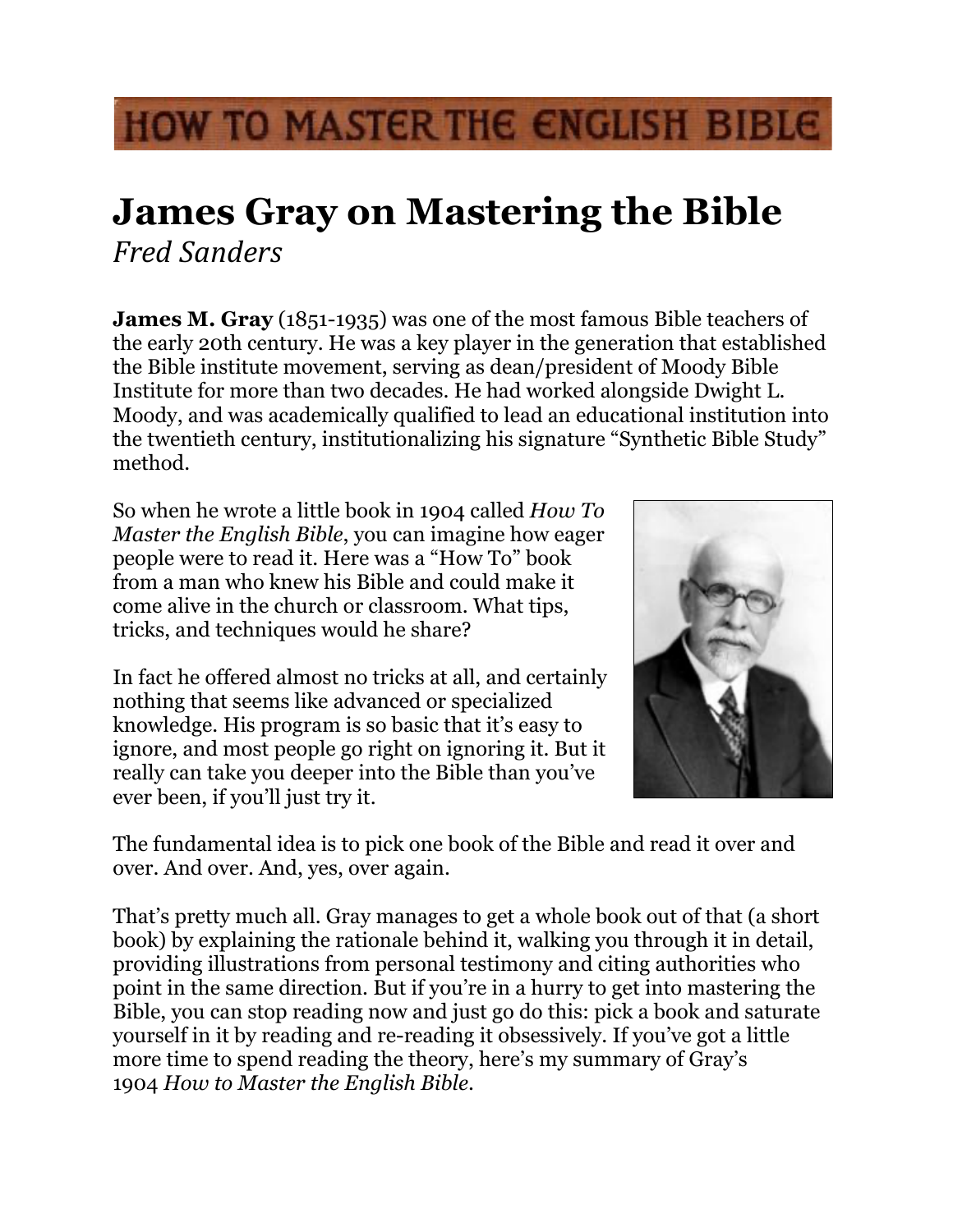There are many ways to study the Bible, but Gray isn't interested in studying it, he wants to MASTER it. Study could involve detailed analysis, careful observation, and thoughtful comparison on many levels, all of which are worth doing, but none of them would necessarily put you in the position of saying, "I've got that book, I've mastered it." He borrows a farming analogy to illustrate this:

*How to master the English Bible! High-sounding title that, but does it mean what it says?* It is not how to study, but how to master it; for there is a sense in which the Bible must be mastered before it can be studied, and it is the failure to see this which accounts for other failures on the part of many earnest *would-be Bible students. I suppose it is something like a farm; for although never a farmer myself, I have always imagined a farmer should know his farm before he attempted to work it. How much upland and how much lowland?* How much wood and how much pasture? Where should the orchard be laid out? Where plant my corn, oats, and potatoes? What plot is to be seeded down to grass? When he has mastered his farm he begins to get ready for results *from it* (p. 13).

How is it that "the Bible must be mastered before it can be studied?" What Gray is emphasizing is that a student needs a grasp of the whole before he can profitably investigate the parts. He is nearly phobic about methods of study that put you too deep into details before you have an intuitive grasp of the entirety. This is why, by the way, Gray recommends mastery of the *English* Bible. Studying the Bible in its original languages (Greek and Hebrew) is obviously better in that it removes the veil of the English translator who otherwise stands between us and the ancient text, and puts us in direct contact with what the author wrote. But as long as you have a tolerably responsible English translation, you can get to work on it with confidence that you can know the words that God

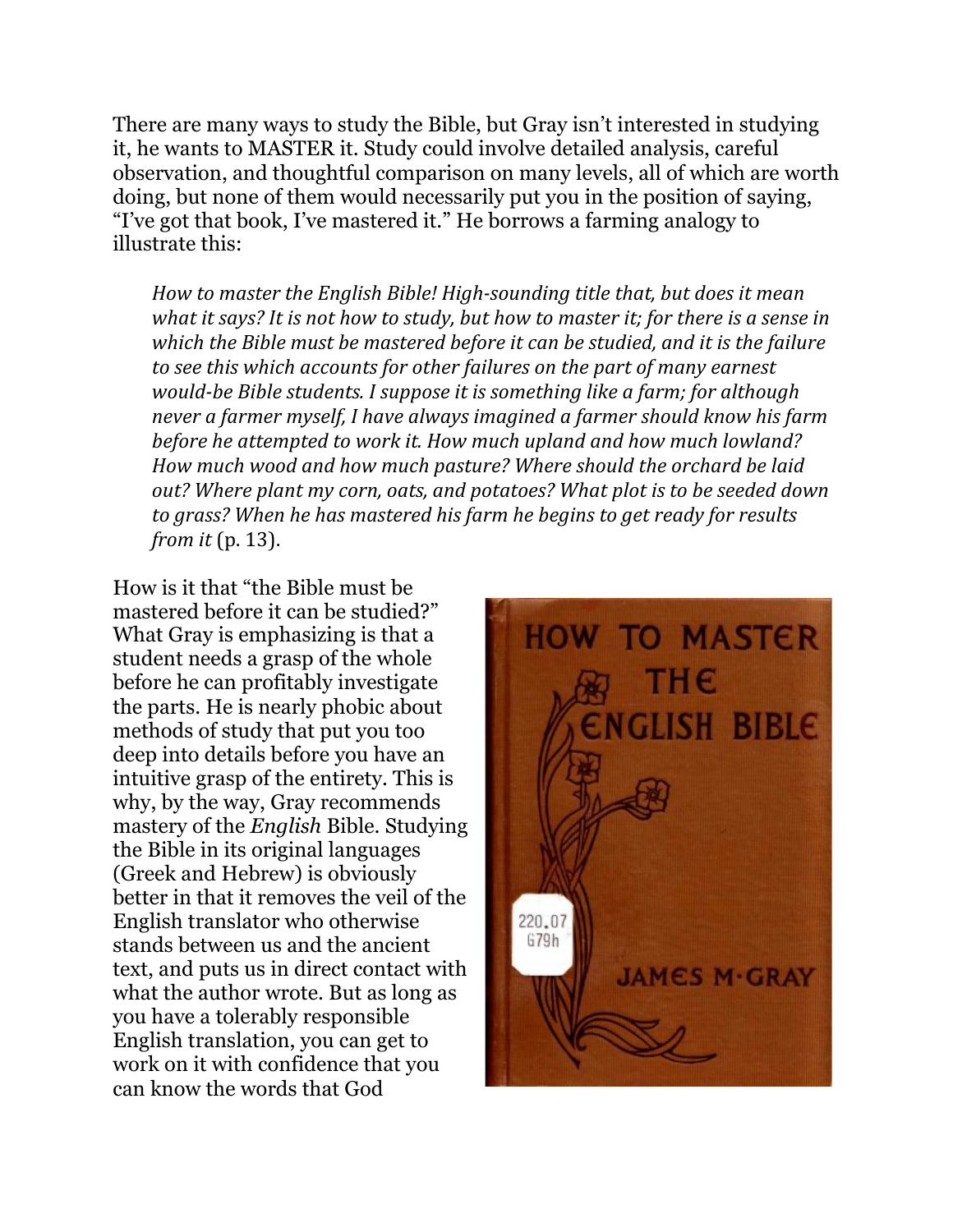inspired, and hear the voice of the living God. Speaking for a moment from the side of the academically-trained expert, Gray says, "One is grateful to have studied Hebrew and Greek, just to be able to tell others who have not that they do not require either to hearken to our Heavenly Father's voice" (p. 14).

The kernel of the book is a section which Gray gives in the form of personal testimony because his own discovery of this method changed the course of his life and ministry. It only runs about five pages in length (pages 15-20), and here is most of that text:

*That* which follows grows largely out of the writer's personal experience. For *the first eight or ten years of my ministry I did not know my English Bible as I* should have known it, a fact to which my own spiritual life and the character of *my* pulpit ministrations bore depressing witness. Nor was I so fortunate as to *meet* with more than one or two brethren in the ministry who knew their *English Bible very much better than I knew mine. They all declared that the theological seminaries did not profess to teach the English Bible. They taught much about the Bible of great importance for ministers to know, such as the Hebrew and Greek tongues, the principles of exegesis and interpretation, the* history of the text, and the proofs and illustrations of Christian doctrine; but, in *the words of one of the ministers referred to (which have appeared in print), 'while* we had some special lessons in one or two of the epistles, several of the *psalms, in some of the prophecies, and in a few select portions of the gospels,* other and vastly important parts of the Bible were left out altogether. We had nothing on the book of Revelation, no elaborate study of the Mosaic ritual and *its profound system of types, and especially were we left uninitiated into the minute and wonderful coordination of parts in the various books of the Old and New Testaments, which disclose a stupendous divine plan running through the* whole, linking them all together as an indissoluble unit and carrying with them *an amazing power of conviction.*

The seminaries have assumed that students were acquainted with the great *facts of the English Bible and their relation to one another before matriculation, but so competent an authority as President Harper declares that* "to indicate the line of thought and chief ideas of a particular prophet, or *the argument of an epistle, or to state even the most important events in the life* of our Lord, would be impossible for the average college graduate." It is *such an unfortunate state of things which, to a certain extent, accounts for the* rise and maintenance of those excellent institutions, the Moody Bible Institute *in this country and Spurgeon's College in London, with their almost countless* offspring and imitators everywhere, creating as they have a distinct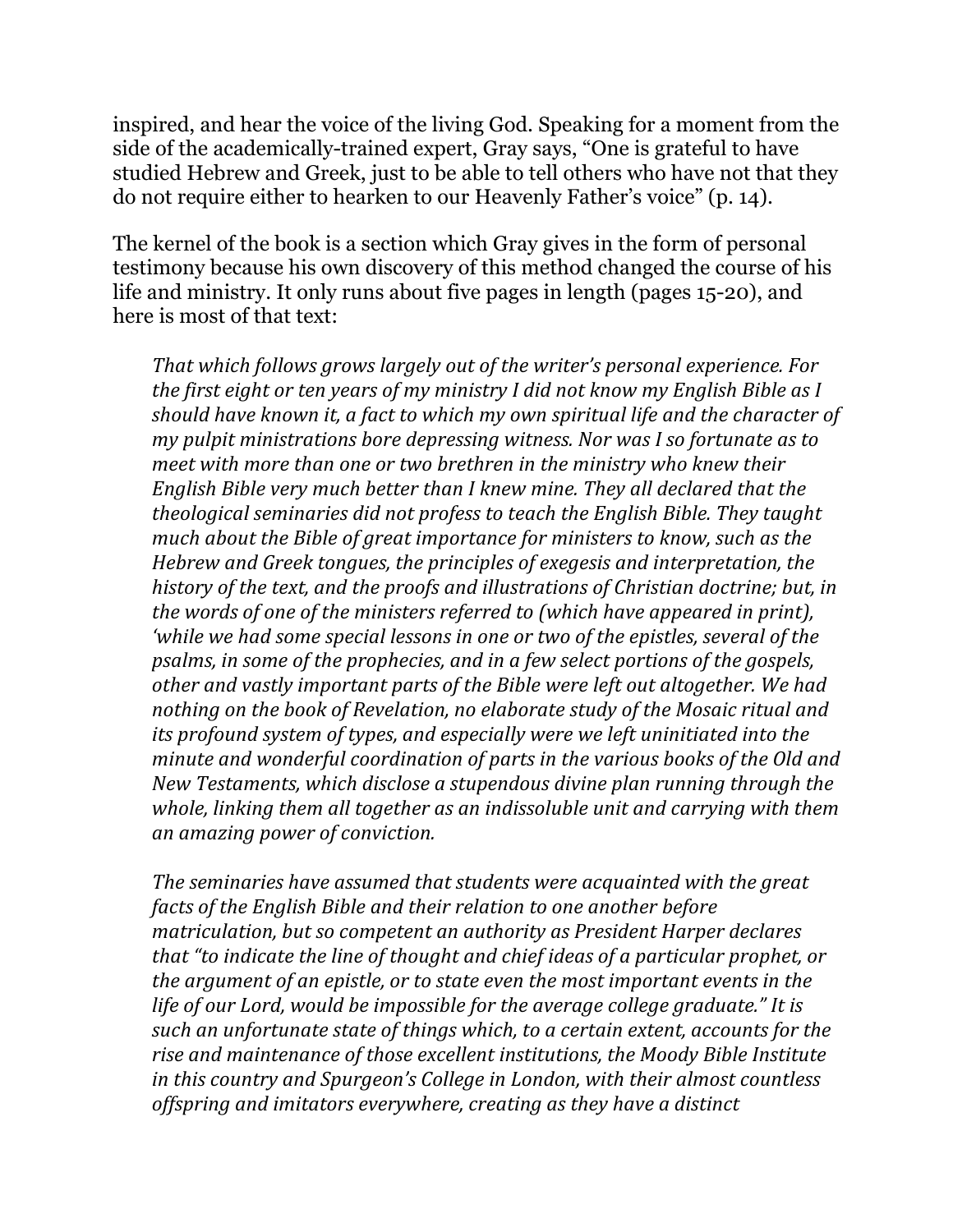atmosphere of biblical and evangelistic teaching and preaching. It is commonly supposed, it may be said in passing, that these institutions cater to or attract only men or women of very limited educational attainments, but in the case of the first-named, at least, an incidental census taken recently disclosed the fact that one-third of the male students then on the rolls or who had lately left were college-trained; one may safely hazard the opinion that in the woman's department the proportion of the college-trained students would have been still *larger*.

The first practical help I ever received in the mastery of the English Bible was *from a layman. We were fellow-attendants at a certain Christian conference or convention and thrown together a good deal for several days, and I saw something in his Christian life to which I was a comparative stranger -a peace, a* rest, a joy, a kind of spiritual poise I knew little about. One day I ventured to ask him how he had become possessed of the experience, when he replied, "By *reading the epistle to the Ephesians." I was surprised, for I had read it without such results, and therefore asked him to explain the manner of his reading,* when he related the following: He had gone into the country to spend the *Sabbath with his family on one occasion, taking with him a pocket copy of Ephesians, and in the afternoon, going out into the woods and lying down under a tree, he began to read it; he read it through at a single reading, and finding his interest aroused, read it through again in the same way, and, his interest increasing, again and again. I think he added that he read it some twelve or fifteen times, "and when I arose to go into the house," said he, "I was in possession of Ephesians, or better yet, it was in possession of me, and I had been 'lifted up to sit together in heavenly places in Christ Jesus' in an* experimental sense in which that had not been true in me before, and will *never cease to be true in me again."* 

*I* confess that as *I* listened to this simple recital my heart was going up in *thanksgiving to God for answered prayer, the prayer really of months, if not years, that I might come to know how to master His Word. And yet, side by side* with the thanksgiving was humiliation that I had not discovered so simple a *principle before, which a boy of ten or twelve might have known. And to think that an "ordained" minister must sit at the feet of a layman to learn the most important secret of his trade!* 

*Since that day, however, the writer has found some comfort in the thought that* other ministers have had a not unlike experience. In an address before the *National Bible Society of Scotland, the Rev. Dr. Stalker speaks of the first time*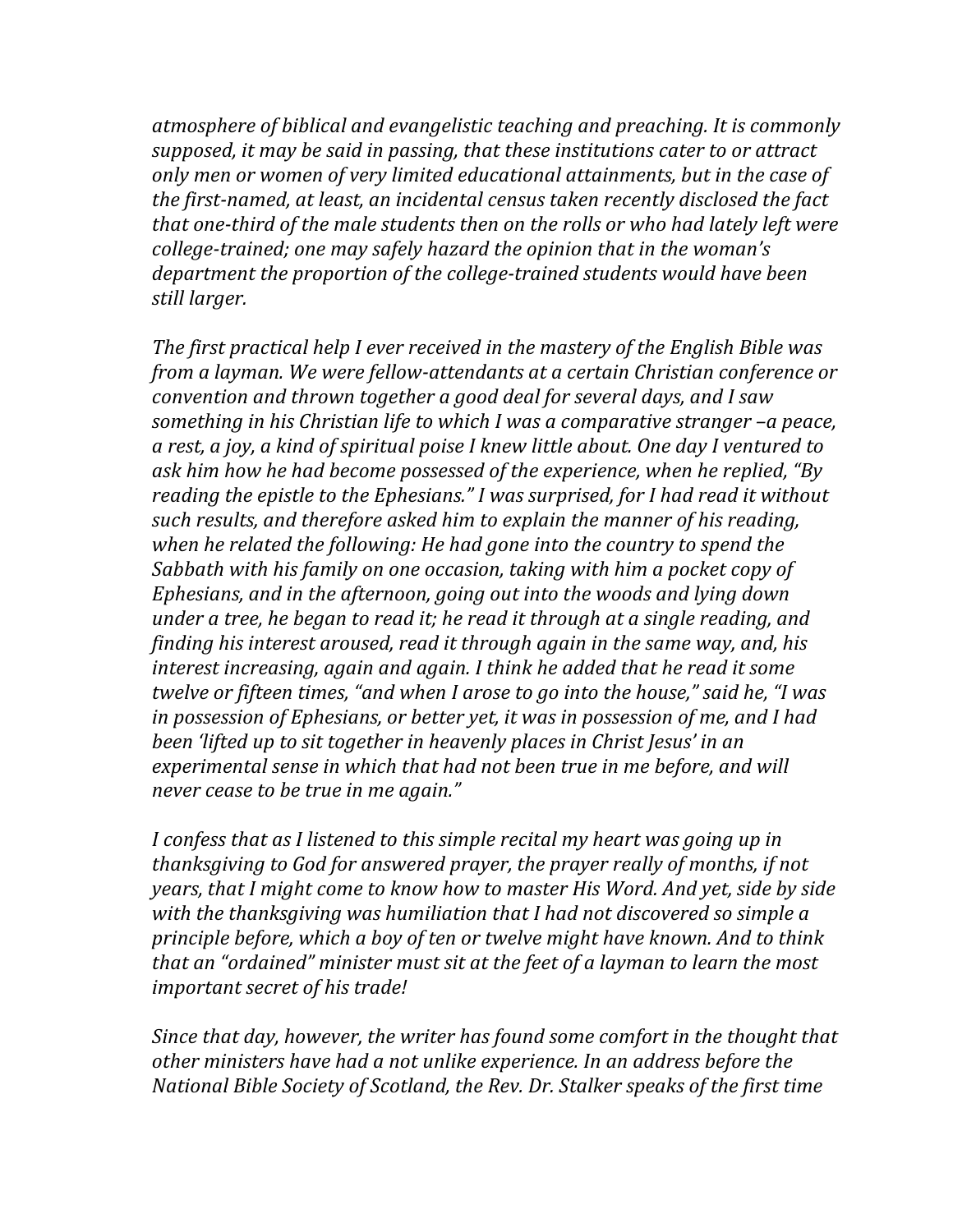*he ever "read a whole book of the Bible straight through at a sitting." It was while as a student he was spending a winter in France, and there being no Protestant church in the town where he was passing a Sunday, he was thrown on his own resources. Leaving the hotel where he was staying, he lay down on a green knoll and began reading here and there as it chanced, till, coming to the* epistle to the Romans, he read on and on through to the end. "As I proceeded," *he* said, "I began to catch the drift of Paul's thought; or rather, I was caught by *it and drawn on. The mighty argument opened out and arose like a great work* of art above me till at least it enclosed me within its perfect proportions. It was a revolutionary experience. I saw for the first time that a book of Scripture is a *complete discussion of a single subject; I felt the force of the book as a whole,* and I understood the different parts in the light of the whole as I had never *understood them when reading them by themselves. Thus to master book after* book is to fill the mind with the great thoughts of God."

One thing Gray is careful to emphasize in the following pages is that he does not recommend reading the whole Bible cover to cover "in course," at least not if you're attempting to achieve mastery. Reading all 66 books is just too much. Your mind can't retain it all, and even if you read cover to cover twenty times in a row, you will not master that bulk of material. Pick one book and devote yourself to it until it belongs to you. "The plan was to read and reread each book by itself and in its order, as though there were no other in existence, until it had become a part of the very being." (p. 21) Of course it's great to read straight through the Bible, and in other contexts Gray would no doubt commend that exercise. But "mastering the English Bible" means something very specific for him, and the way to mastery is one book at a time.



Gray's mastery method, or "synthetic Bible study" as it was often called in his time, is all about the completeness and sufficiency of a biblical book as the basic unit of thought. A word is too atomistic to be the primary unit of thought; nor is a verse the fundamental building block, nor is a chapter the primary bearer of meaning. All of these get their meaning from being rightly situated in the book. When you've grasped the book, you can make progress with its constituent parts.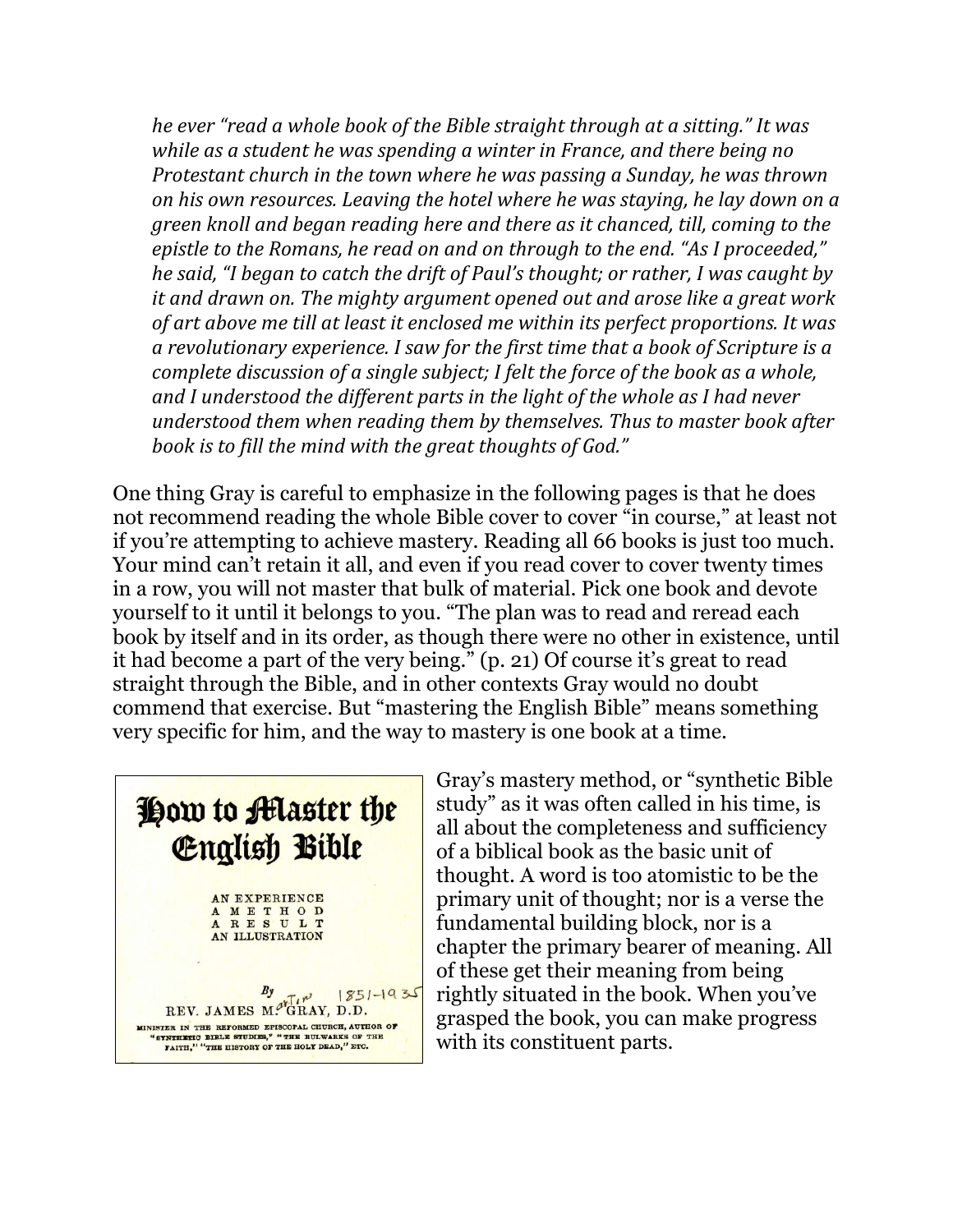Gray extends his point with reference to other academic subjects and the hapless way they are often taught:

*To* illustrate, I have always felt a sort of injury in the way I was taught *geography;* capes and bays, and lakes and rivers were sought to be crowded on *my* understanding before I ever saw a globe. Should not the globe come first, *then the hemispheres, continents, nations, capitals, and the rest? Does not a view of the whole materially assist in the comprehension of the parts? Is it not vital to it, indeed?* And history –what is the true method of its study? Is it not *first the outline history of the world, then its great divisions, ancient, mediaeval, modern, then the separate peoples or kingdoms in each, and so on?* How could you hope to interest a child in botany who had never seen a flower? *How* would you study a picture of a landscape? Would you cover the canvas with cloth to study one feature of it at a time? What idea of it would you obtain *under such circumstances?* Would you not rather say, "Hang it in the proper *light, let me get the right position with regard to it, and take it all in at a single glance, fasten the whole of it at once on the camera of my consciousness, and then I* shall be able and interested afterward to study it in detail, and to go into *the questions of proportion, and perspective, and shading, and coloring and all that"?* Is it not the failure to adopt the corresponding plan in Bible study which accounts in large measure for the lack of enthusiastic interest in its *prosecution on the part of the people?* (pp. 32-33)

Again, following his own logic, Gray would want to lead on to a higher level where all the books of the canon are related as the meaningful constellation called Scripture. But he is not simply seeking the broadest possible context. He is not trying to identify the universal horizon of meaning that all smaller bearers of meaning are situated within. This is a "How to Master" book, and he has settled on the single book of scripture as the fundamental unit of thought where mastery can be achieved. A book of the Bible is that place from which the mind can look down into detailed investigation, or up into the total Christian message of the canonical scriptures and their doctrinal implications.

Probably to satisfy the yankee hunger for numbered lists and detailed steps, Gray provides a set of pointers in a chapter entitled "The Plan at Work."

**1. Begin at the Beginning.** Here he does recommend working through the Bible from Genesis on.

**2. Read the Book.** That is, don't study it minutely, but read through it at a natural reading pace.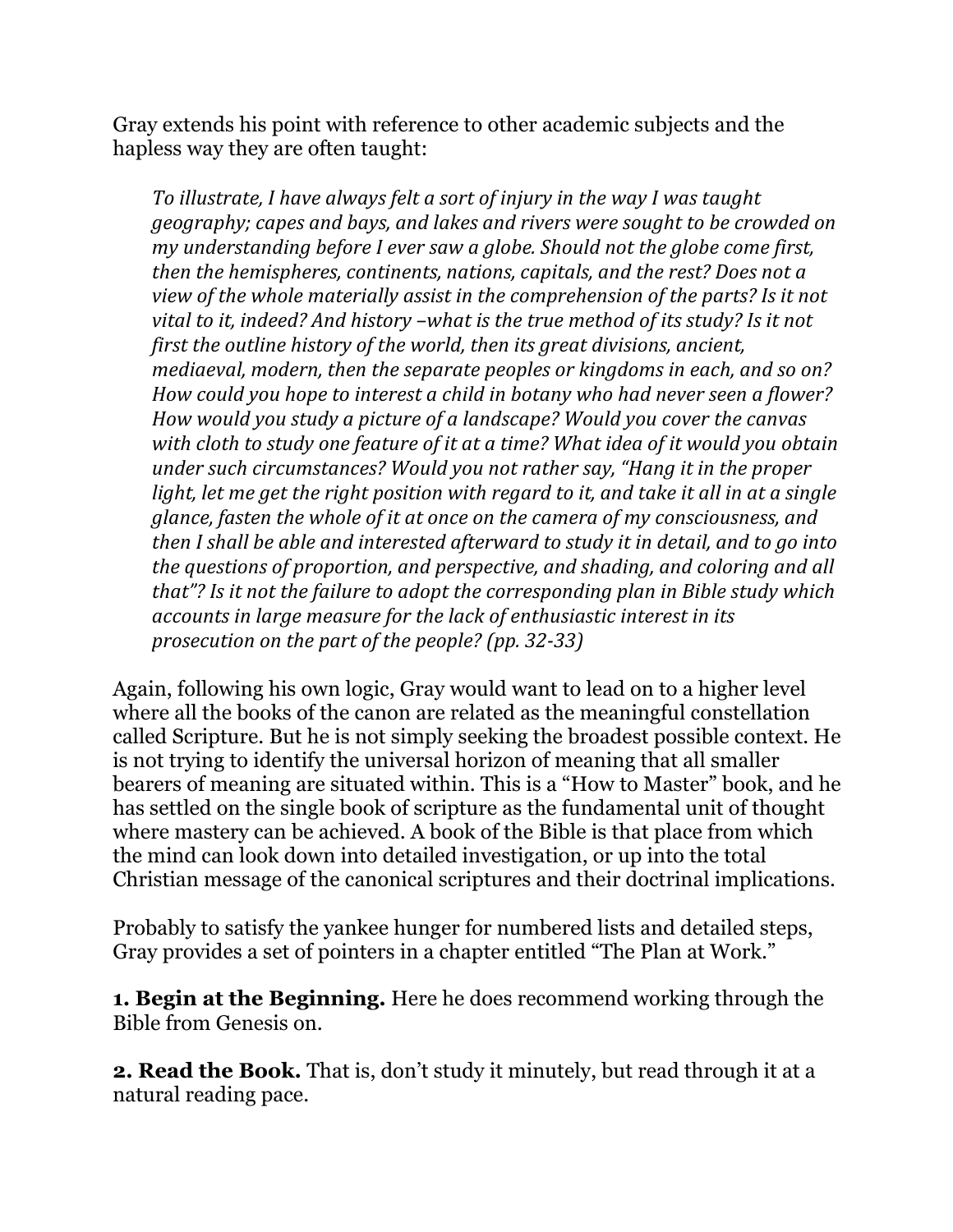**3. Read it Continuously.** "The adjective may not be the most lucid, but the idea is this: It stands for two things –the reading of the book uninfluenced by its divisions into chapters and verses, and the reading of the book in this way at a single sitting." (p. 45)

**4. Read it Repeatedly.** Over and over and over and over and over.

**5. Read it Independently.** Commentaries are great, but your bad outline is better than an expert's good one. Why is that the case? Because the goal of mastery is not to produce the best possible summary of the book itself, but to develop your own skills. "The independent reading of a book in this sense is urged because of its development of one's own intellectual powers. To be ever leaning on help from others is like walking on stilts all on e's life and never attempting to place one's feet on the ground. Who can ever come to know the most direct and highest type of the teaching of the Holy Spirit in this way?" (p. 49)

**6. Read it Prayerfully.** This is the great note that Gray ends his book with, and it is a welcome note in a book with a cheeky title that promises "mastery of the Bible." I know this is only a matter of the connotations of the language, but it seems odd to strive to put myself in a position of mastery over the Bible – sort of like being ordained by getting a degree with the dubious title "Master of Divinity," which made sense in 18th century English usage ("divinity" = "theology") but now sounds crazy (when "divinity" = "God").

So Gray ends his book on mastery of the Bible by pointing out how dependent we are on God's power to understand the subjects which the Bible is about.

The most important rule is the last. Read it prayerfully. Let not the triteness of *the observation belittle it, or all is lost. The point is insisted on because, since the Bible is a supernatural book, it can be studied or mastered only by* supernatural aid. In the words of William Luff, "It is the Spirit's Bible! *Copyright every word! Only His thoughts are uttered, only His voice is heard!" Who is so well able to illuminate the pages of a given book as the author who composed it?* How often when one has been reading Browning has he wished *Browning were at his side to interpret Browning! But the Holy Spirit, by whom holy* men of old wrote, dwells within the believer on Jesus Christ for the very *purpose of bringing him into all truth. Coleridge said, "The Bible without the Holy Spirit is a sundial by moonlight,"* and a great than he said, "We have received, not the spirit of the world, but the Spirit which is of God, that we